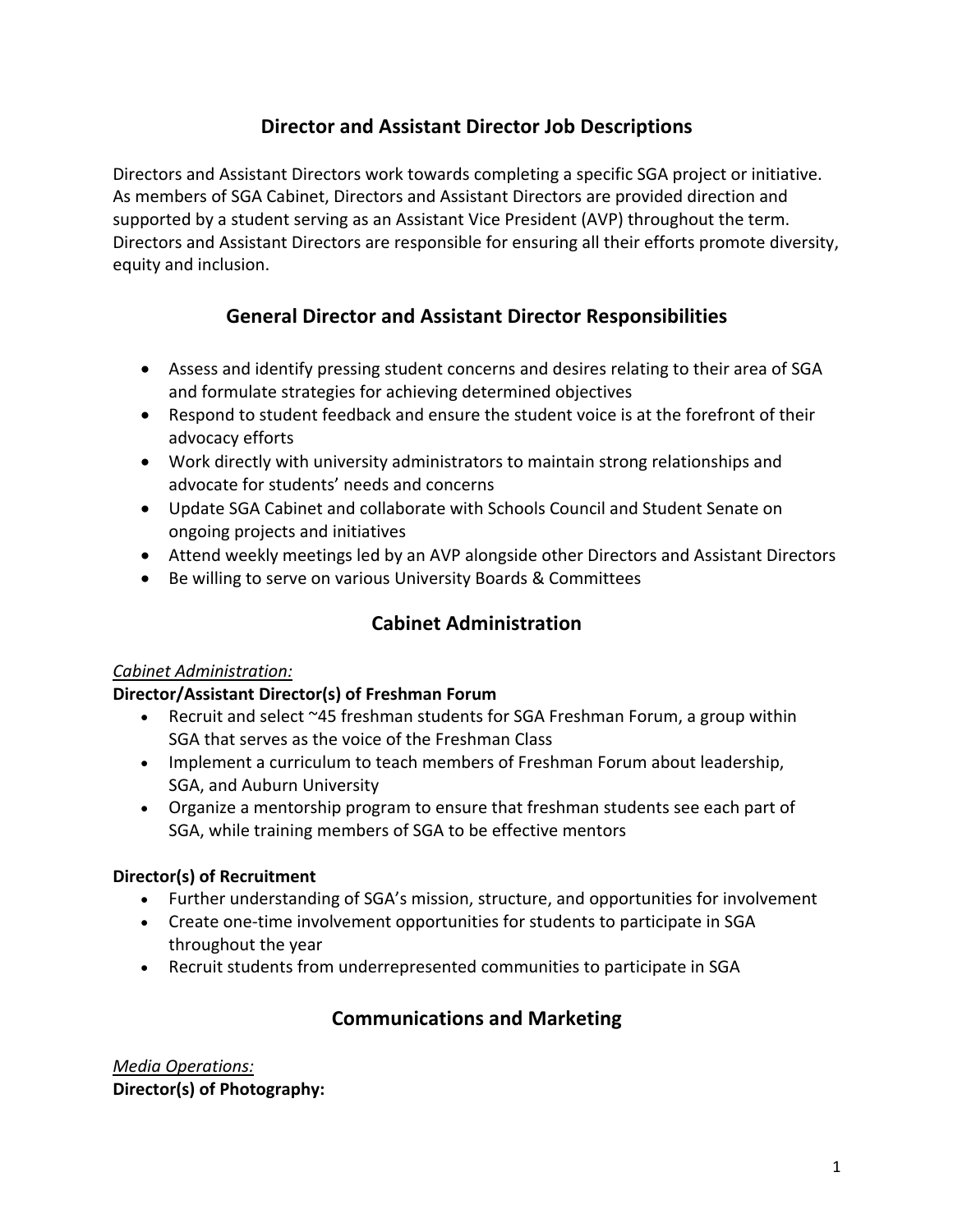- Organize photoshoots and edit photos to be used as promotional materials for SGA
- Take photos at SGA events
- Further SGA's brand by instilling photography guidelines

#### **Director of Social Media:**

- Assist in the management of SGA's social media accounts, and strive to increase SGA's online presence *(Facebook, Instagram, and Twitter)*
- Collaborate with SGA's Website Developer to promote a consistent message across the website and social media platforms
- Utilize resources like AirTable, Later, and Adobe Creative Cloud *(Experience with these programs is not required)*

### **Director(s) of Videography:**

- Organize video-shoots and edit videos to be used as promotional materials for SGA
- Take videos at SGA events
- Further SGA's brand by instilling videography guidelines

#### *Communications and Marketing:*

#### **Director of External Communication:**

- Maintain and strengthen SGA's relationship with Student Media groups (Eagle Eye TV, The Glomerata, The Plainsman, and WEGL)
- Compose monthly newsletters to be sent to campus constituencies and external organizations
- Create a resource/template for teams to use when contacting other organizations for collaboration or partnership

### **Director of Internal Communication:**

- Ensure all members of SGA are up to date on SGA events, initiatives, and projects
- Develop internal guides and resources for SGA members in order to streamline marketing processes (marketing requests, purchase orders, etc.)
- Produce the weekly "This Week in SGA" email to ensure all members of SGA are aware of SGA's ongoing efforts and schedule
- Create a "Spotlight of the Week" featuring a branch/team each week to promote unity among SGA and allow members to better understand how SGA serves in multiple capacities

### **Website Developer:**

- Assist in the management of SGA's website, and strive to increase SGA's online presence
- Collaborate with SGA's Director of Social Media to promote a consistent message across the website and social media platforms
- Maintain SGA's newly transformed website to serve as the primary outlet for informing external constituencies of SGA's events, initiatives, and projects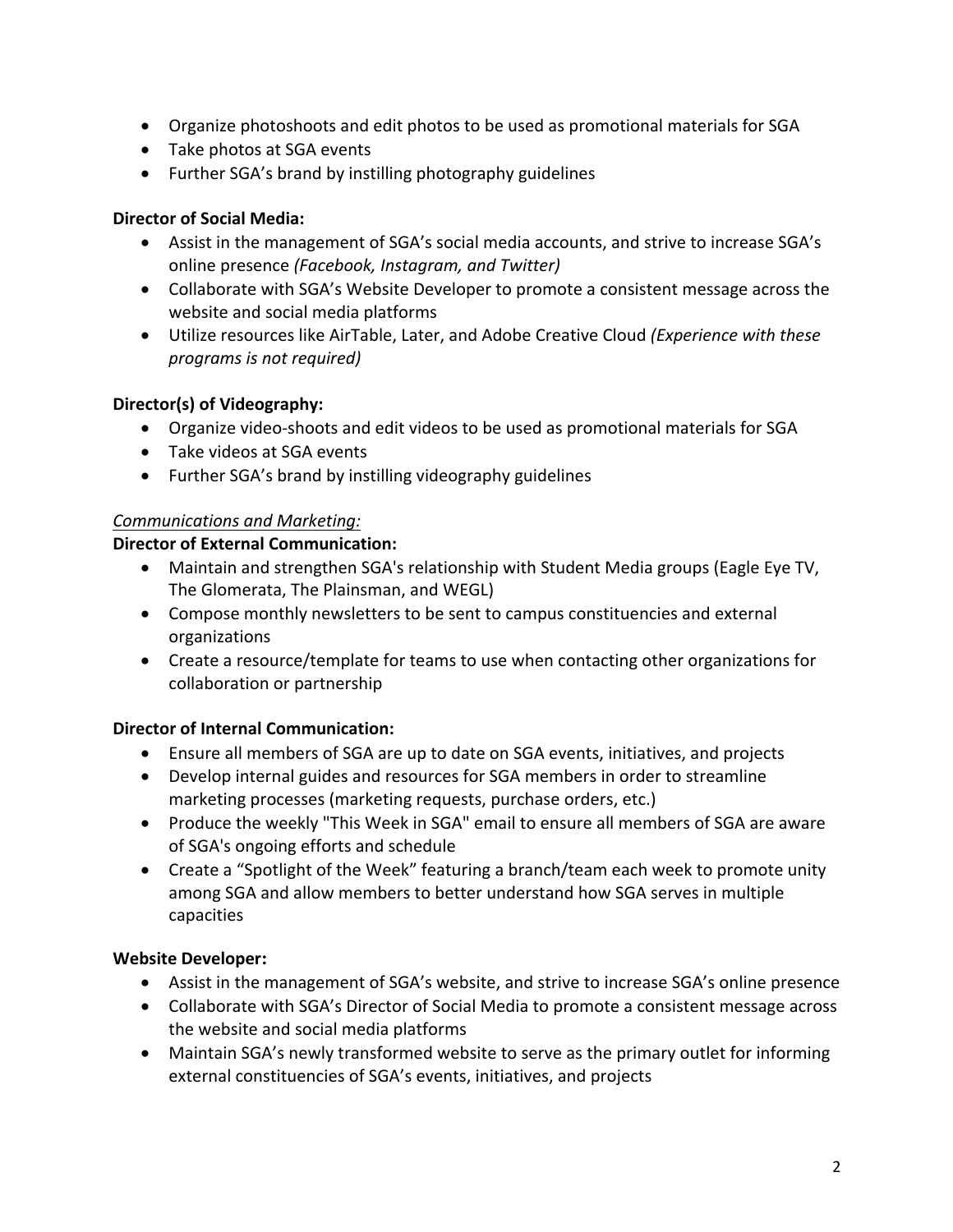# **Finance**

### *Auburn Rings:*

#### **Director(s) of Auburn Rings:**

- Serve as a Balfour Ring Ambassador and work to expand Auburn Ring sales
- Develop new marketing strategies to promote the Auburn Ring and its tradition
- Plan Auburn Ring Programs *(Ring Week, Ring Night, and Ring Ceremony)*

#### *Financial Projects:*

### **Director(s) of Financial Projects:**

- Advocate on behalf of topics regarding the student experience relating to financial wellbeing *(financial aid, financial literacy, student budgeting, etc.)*
- Assist in the oversight, utilization, and reconciliation of the SGA Budget and ensure all areas of SGA are effectively utilizing their budgets
- Fulfill SGA Purchase Orders and educate members of SGA on spending policies and best practices

## **Initiatives**

### *Academic Affairs:*

### **Director(s) of Academic Affairs:**

- Advocate on behalf of topics regarding the student experience relating to academics
- Gather feedback on the student experience relating to academics, conduct peer benchmarking/research, and present relevant findings to administrators
- Represent SGA in meetings with administrators from Academic Affairs
- Plan SGA's academic-based programs

### *Athletics:*

### **Director of Athletic Initiatives:**

- Gather feedback and advocate on behalf of topics regarding the student experience relating to Athletics
- Represent SGA in meetings with administrators from Athletics

### **Director(s) of Organizational Seating Program (OSP):**

- Oversee the implementation of gameday activities led by SGA *(shaker distribution, management of organizational seating, etc.)*
- Serve as the point-person between SGA and Registered Student Organizations (RSOs) for organizational seating
- Recruit new RSOs to apply for organizational seating

### *Campus Life:*

### **Director(s) of Campus Dining:**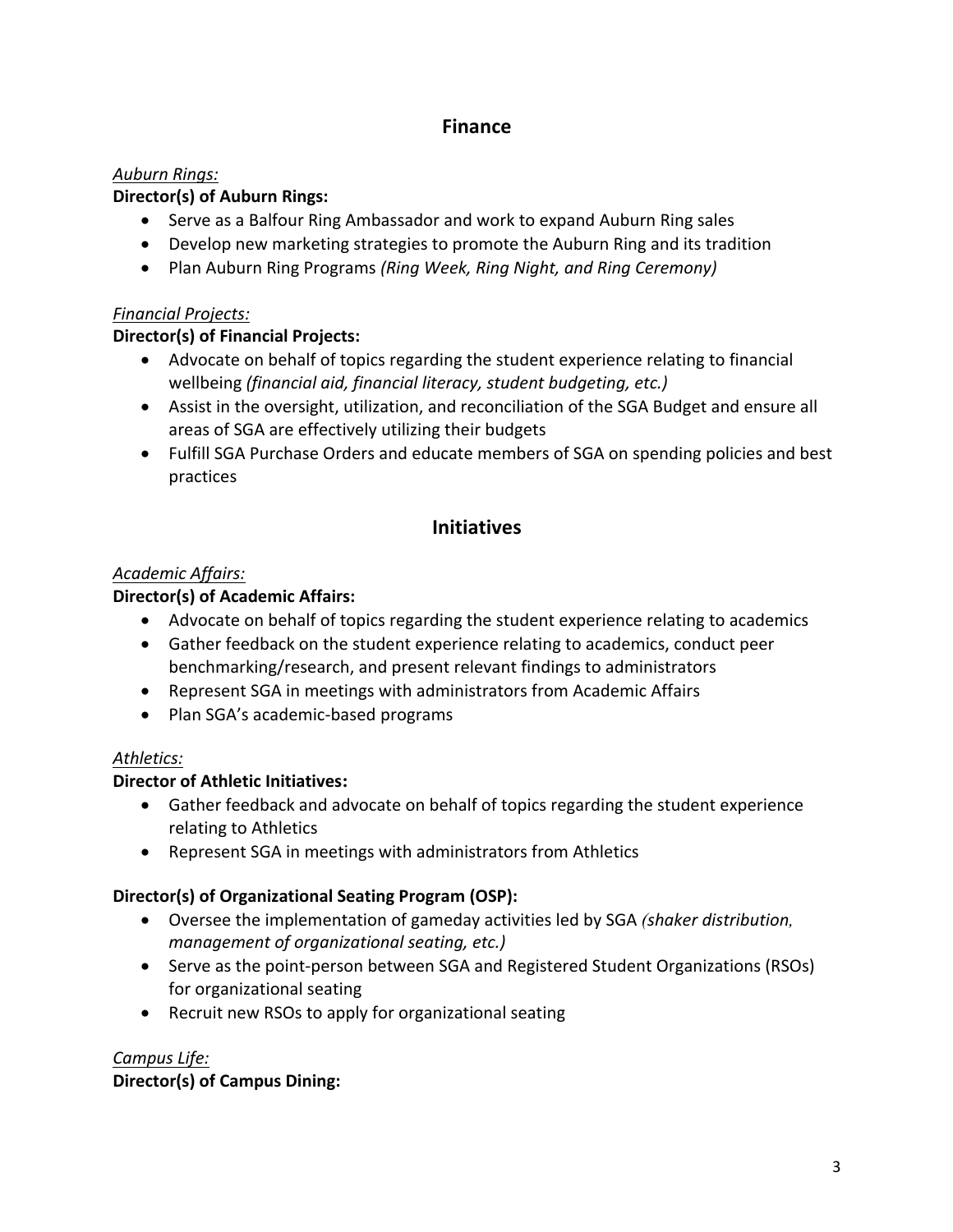- Advocate on behalf of topics regarding the student experience relating to on-campus dining
- Advocate on behalf of topics regarding the student experience relating to food insecurity
- Help instill the longevity of ongoing SGA/Campus Dining related projects *(Flunch, the Donate-A-Dollar Campaign, etc.)*
- Gather feedback on the student experience relating to on-campus dining and food insecurity, conduct peer benchmarking/research, and present relevant findings to administrators
- Represent SGA in meetings with administrators from Campus Dining

### **Director(s) of Health and Wellness:**

- Advocate on behalf of topics regarding the student experience relating to student health and wellness
- Advocate on behalf of topics regarding the student experience relating to campus recreation
- Help instill the longevity of ongoing SGA/Health Promotions and Wellness Services related projects *(Mental Wealth Week, Active Minds collaboration, Sound Mind Campaign etc.)*
- Gather feedback on the student experience relating to student health and wellness, conduct peer benchmarking/research, and present relevant findings to administrators
- Represent SGA in meetings with administrators who work with student health and wellness, and campus recreation

### **Director(s) of University Housing:**

- Advocate on behalf of topics regarding the student experience relating to on-campus housing and housing insecurity
- Gather feedback on the student experience relating to on-campus housing, conduct peer benchmarking/research, and present relevant findings to administrators
- Represent SGA in meetings with administrators from University Housing

### *University Operations:*

#### **Director of Facility Projects:**

- Advocate on behalf of topics regarding the student experience relating to facilities management *(campus planning, construction, crosswalk technology, etc.)*
- Gather feedback on the student experience relating to facilities management, conduct peer benchmarking/research, and present relevant findings to administrators
- Represent SGA in meetings with administrators from Facilities Management

#### **Director of Information Technology:**

• Advocate on behalf of topics regarding the student experience relating to information technology *(Au Access, DOU 2-factor authentication, printing, WiFi, etc.)*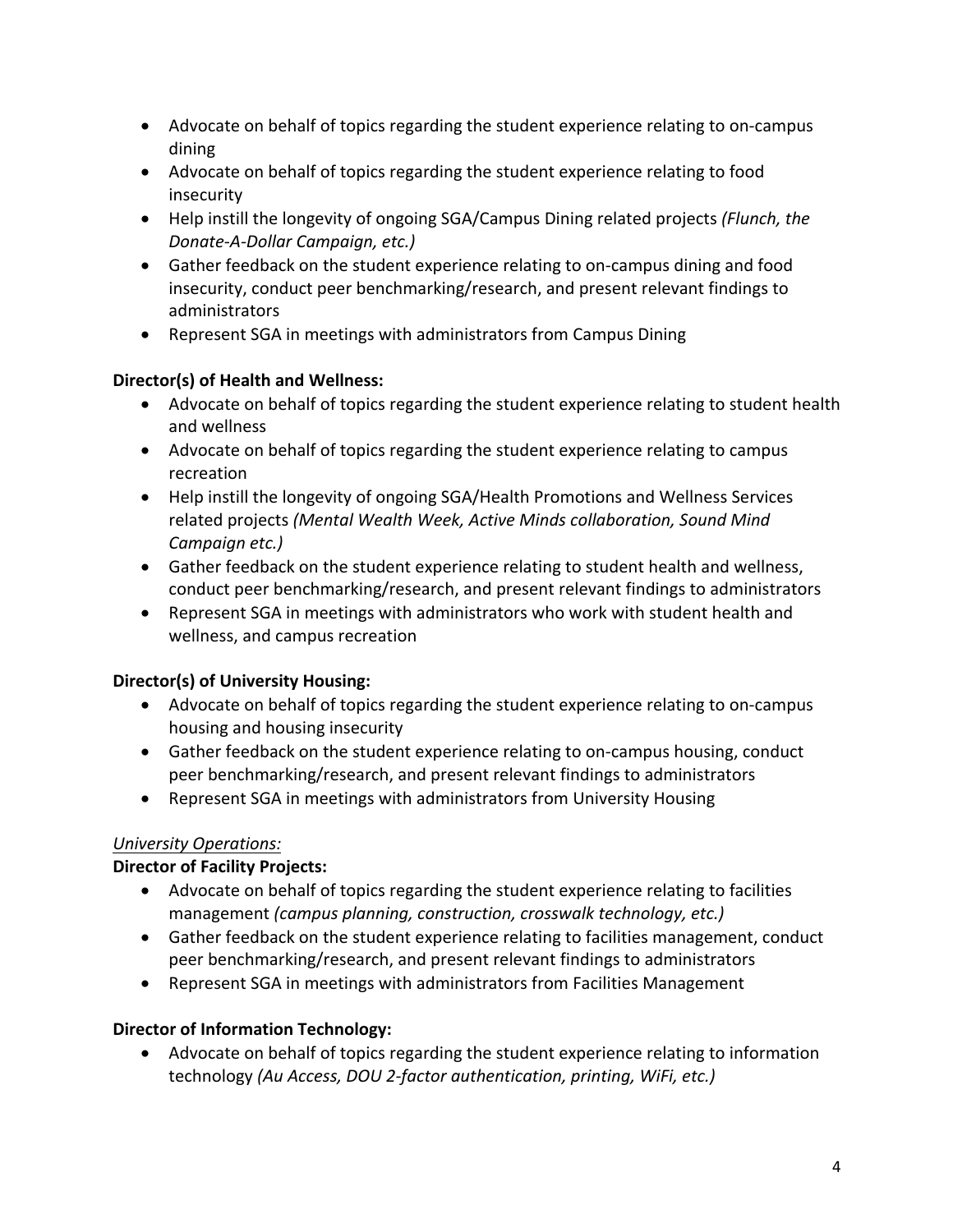- Gather feedback on the student experience relating to information technology, conduct peer benchmarking/research, and present relevant findings to administrators
- Represent SGA in meetings with administrators from the Office of Information **Technology**

## **Director(s) of Parking and Transportation:**

- Advocate on behalf of topics regarding the student experience relating to parking and transportation
- Help instill the longevity of ongoing SGA/Parking and Transportation related projects *(the Late-Night Smart Ride Program, Tiger Transit feedback, etc.)*
- Gather feedback on the student experience relating to parking and transportation, conduct peer benchmarking/research, and present relevant findings to administrators
- Represent SGA in meetings with administrators from Parking and Transportation

### **Director(s) of Safety Initiatives:**

- Advocate on behalf of topics regarding the student experience relating to student safety
- Help instill the longevity of ongoing SGA/Campus Safety related projects
- Gather feedback on the student experience relating to student safety, conduct peer benchmarking/research, and present relevant findings to administrators
- Represent SGA in meetings with administrators from Campus Safety & Security

## **Director of Sustainability:**

- Advocate on behalf of topics regarding the student experience relating to sustainability
- Help instill the longevity of ongoing SGA/Sustainability related projects *(composting, recycling, etc.)*
- Gather feedback on the student experience relating to sustainability, conduct peer benchmarking/research, and present relevant findings to administrators
- Represent SGA in meetings with administrators from Sustainability

# **Outreach**

### *Diversity, Equity and Inclusion (DEI):*

### **Director(s) of DEI Initiatives:**

- Advocate on behalf of topics regarding the student experience relating to diversity, equity and inclusion
- Gather feedback on the student experience relating to diversity, equity and inclusion, conduct peer benchmarking/research, and present relevant findings to administrators
- Represent SGA in meetings with administrators from the Office of Inclusion and Diversity

### **Director(s) of DEI Projects:**

• Ensure SGA is representing all students by implementing inclusion and diversity-based programs (Breaking Barriers, listening sessions, etc.)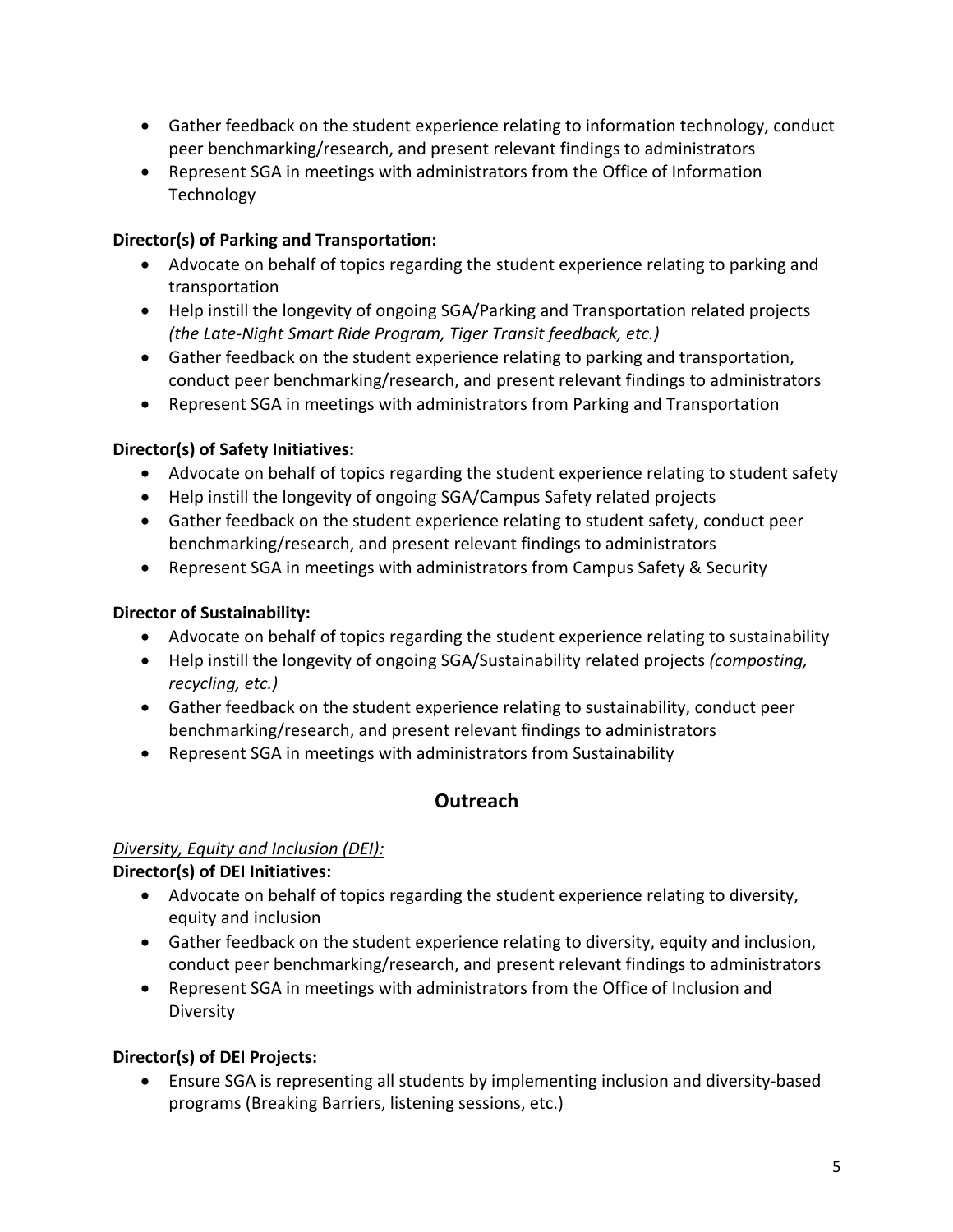- Empower SGA liaisons from identity-based organizations to increase collaboration and ensure that their perspectives are represented
- Help advocate for ongoing trainings and educational opportunities for members of SGA, including assisting in research efforts from a DEI perspective

### *External Affairs:*

#### **Director of City Relations:**

- Further relations with the City of Auburn by presenting updates on behalf of SGA at City Council meetings
- Attend meetings with the Mayor and City Manager to provide the student perspective on topics pertaining to the City and University
- Represent SGA at City committee meetings *(Auburn 2040 Plan, the Downtown Merchants Association, etc.)*
- **The student selected for this position must be in Auburn throughout the summer**

#### **Director(s) of Civic Engagement:**

- Increase civic engagement by organizing voter registration drives
- Bring speakers to campus through SGA's "Capitol on the Plains" series
- Create innovative ways for SGA to educate students on the importance of civic engagement

#### **Director/Assistant Director of Governmental Relations:**

- Lead Lobby Board, a non-partisan student group tasked with advocating for higher education funding and ensuring that the student body is politically involved, informed, and knows how to have an impact on all levels of government
- Educate the student body about matters pertaining to State government
- Coordinate events such as Higher Education Day, Learning to Lobby Day, and Lobby Day

#### *Feedback and Assessment:*

#### **Director(s) of Auburn Answers:**

- Oversee the utilization of Auburn Answers, SGA's digital feedback system
- Plan Auburn Answers Days to collect student feedback on relevant topics
- Compile monthly reports of Auburn Answers submissions

#### **Director(s) of Research and Assessment:**

- Assist members of SGA by compiling research projects relating to their endeavors
- Build surveys to be administered to students
- Conduct peer-institution benchmarking

#### *Outreach Programs:*

#### **Director/Assistant Directors of Hey Day/Fall Feast/Creed Day:**

• Plan Hey Day, an Auburn tradition that unifies all students by distributing name tags and ensuring students know they are a part of the Auburn Family